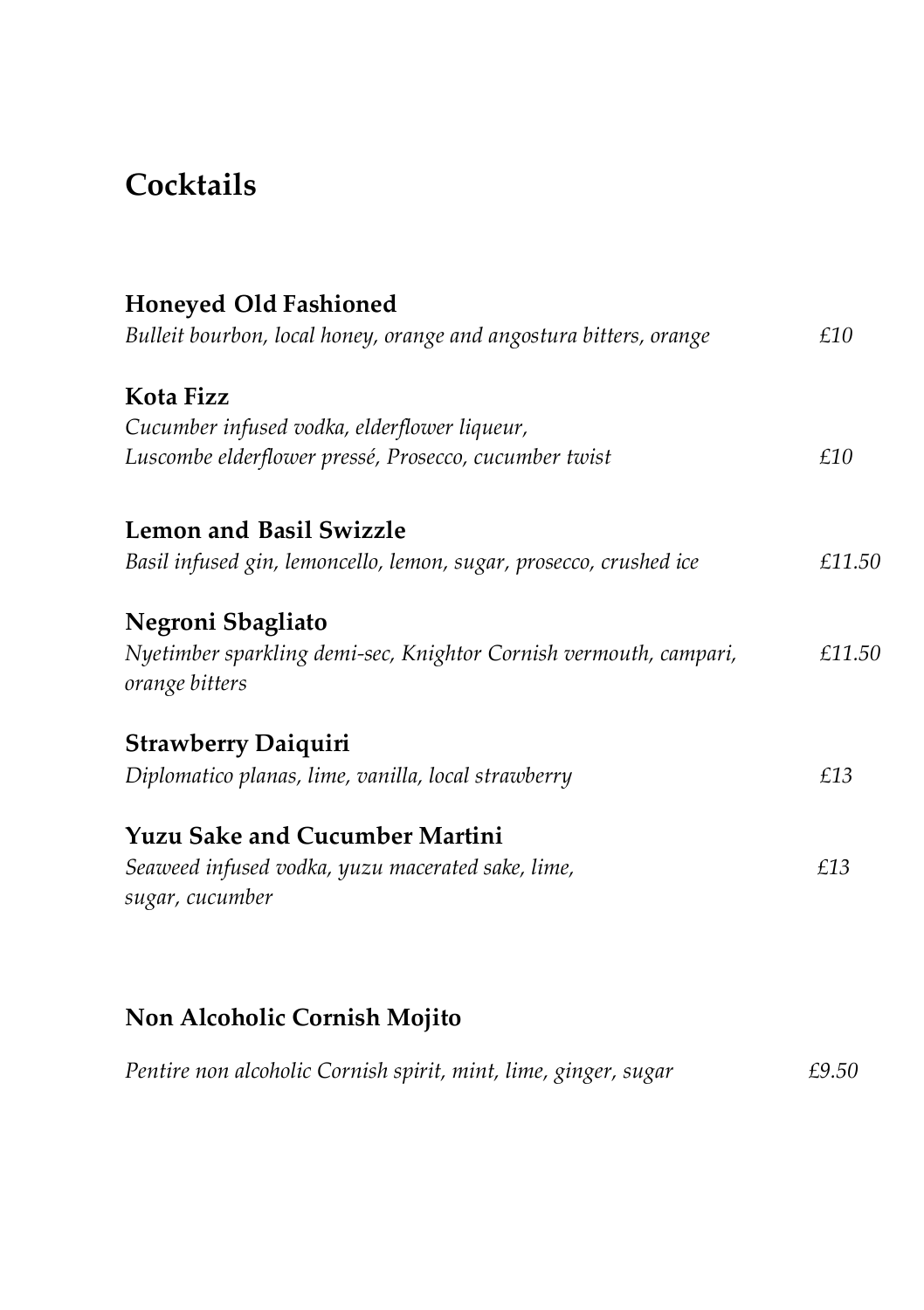# **Sparkling Wine 125/750**

| Prosecco, Ruggeri - Veneto, Italy VG                                                                                                                                                               | 9/34     |
|----------------------------------------------------------------------------------------------------------------------------------------------------------------------------------------------------|----------|
| Fresh, elegant, green apple and zesty citrus flavours.                                                                                                                                             |          |
| Light, delicate and balanced.                                                                                                                                                                      |          |
| Riesling (Alcohol Free) 'Eins Zwei Zero' - Rheinhessen, Germany                                                                                                                                    | 7/28     |
| Lime, citrus, rhubarb and a little hint of red apples                                                                                                                                              |          |
| on an underlying mineral base.                                                                                                                                                                     |          |
| Nyetimber, Classic Cuvée - West Sussex, England VG                                                                                                                                                 | 12.50/65 |
| Pale gold and gentle. Almond, pastry, baked apple and citrus flavours with a great<br>combination of intensity, delicacy and length.                                                               |          |
| Nyetimber, Demi Sec Cuvée - West Sussex, England VG<br>Delicate cuvee with lovely sweetness from honey notes, balanced by<br>pure citrus lemon and tangerine flavours with a refeshing minerality. | 12.50/67 |
| Veuve Clicquot, Yellow Label NV - Champagne, France V                                                                                                                                              | 15/80    |
| Approachable and fruity with fresh hawthorn, white flowers, apple and pear.                                                                                                                        |          |
| Veuve Clicquot Rosé, Non Vintage - Champagne, France V                                                                                                                                             | 85       |
| Biscuity notes of dried fruits and viennese pastries. Crisp, fruity and complex.                                                                                                                   |          |
| Veuve Clicquot Vintage - Champagne, France 2012                                                                                                                                                    | 95       |
| Delicate brioche, lightly candied citrus fruit and apricots                                                                                                                                        |          |

#### **Rose Wine 125/175/250/750**

**Pinot Noir Rosé, Yealands Estate - Marlborough, NZ 2019** VG 7/9.50/13.50/39 *Delicately pink rosé bursting with summer berries such as raspberry, strawberry & a dollop of clotted cream.*

**Provence 'Love', Domaine Leoube - Provence, France 2021** Org 8.50/11/16/50 *Quintessentially dry and elegant Provence rosé style. Pale pink with delicate flavours of strawberry and white peach.*

**Porte Noire, Chateau Sainte Marguerite - Provence, France 2019** VG, Org 65 *Organically farmed Grenache/Cinsault grapes at an award winning estate. Passion fruit, peach sorbet, orange peel, pink grapefruit and sea salt spray.*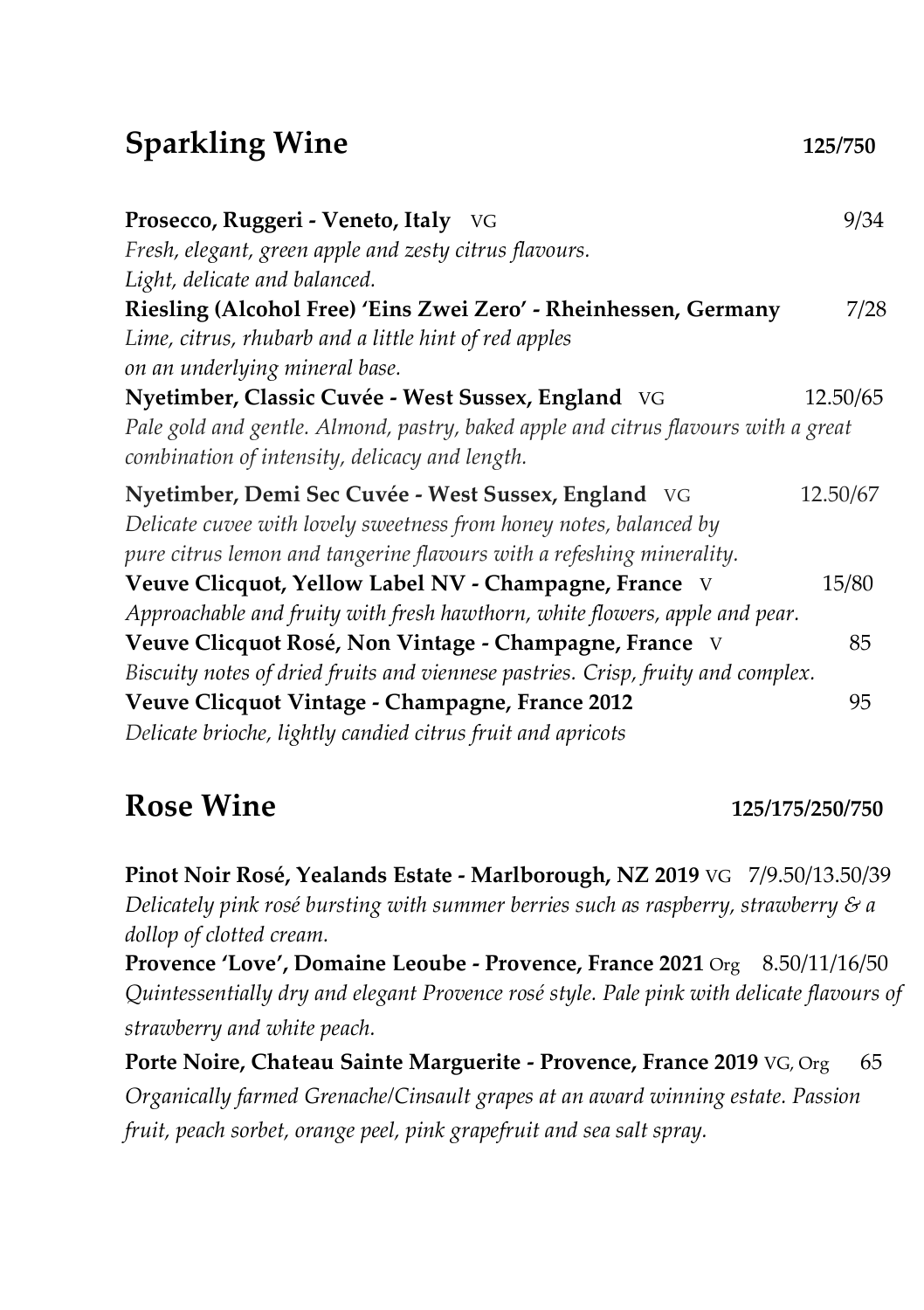#### **White Wine 125/175/250/750**

**Malvasia, Sartori - Veneto, Italy 2020** VG 5/6.50/9.50/ 27 *Elegant and gentle with aromatic scents of candied fruits.* **Chardonnay, Les Mougeottes - Pays d'Oc, France 2021** VG 5.50/7/10.50/29 *Lightly tropical fruity aromas with soft buttery notes. Dry and rounded.* **Torrontes 'Cuma', El Esteco - Mendoza, Argentina 2021** 6/7.50/11.50/32 *Incredibly fresh and floral, rose petal, jasmine, citrus & a twist of orange*  **Dry Muscat, Juan Gil - Jumilla, Spain 2020** VG *33 Fresh melon, peach, kiwi fruit and jasmine. Rich palate and a spicy, ripe finish.* **Vermentino, Santadi - Sardinia, Italy 2020** VG 6.50/8.50/12/35 *Sardinia's best-known white, this golden coloured, dry wine is herbal and aromatic, displaying light almond flavours and a fresh well-balanced finish.* **Passerina, Fazi Battaglia - Marche, Italy 2020** V 38 *Spicy white from central Italy. Peach, apricot, hay and a scattering of white pepper.* **Riesling, Eins Zwei Dry – Rheingau, Germany 2020** 7.50/9.50/13.50/39 *Moreish and lively. Spice and pineapple aromas with vibrant tangerine and grapefruit on the palate.* **Pinot Gris/Gewurztraminer/Riesling, Yealands -** 8/10/15/44 **Marlborough, NZ 2020** VG *Peachy aroma that develops into intense lemongrass and lime.*  **Pinot Gris, Urlar - Wairarapa, New Zealand 2018** Org45 *The 'future' of New Zealand wine. Punchy melon and Asian pear flavours, delicate spice, balanced acidity.* **Albarino, Mar de Frades - Rias Baixas, Spain 2021** V 8.50/11/16/46 *A pure and perfectly structured dry white with seashell, sea spray and a lemon core.* **Sauvignon B. 'Marama', Seresin - Marlborough, NZ 2018** VG, Org, Bio 49 *Richly textured, with aromas of citrus, elderflower and a hint of honeycomb. The palate is complex and involving, with soft oak providing weight and generosity to the underlying Sauvignon characters.*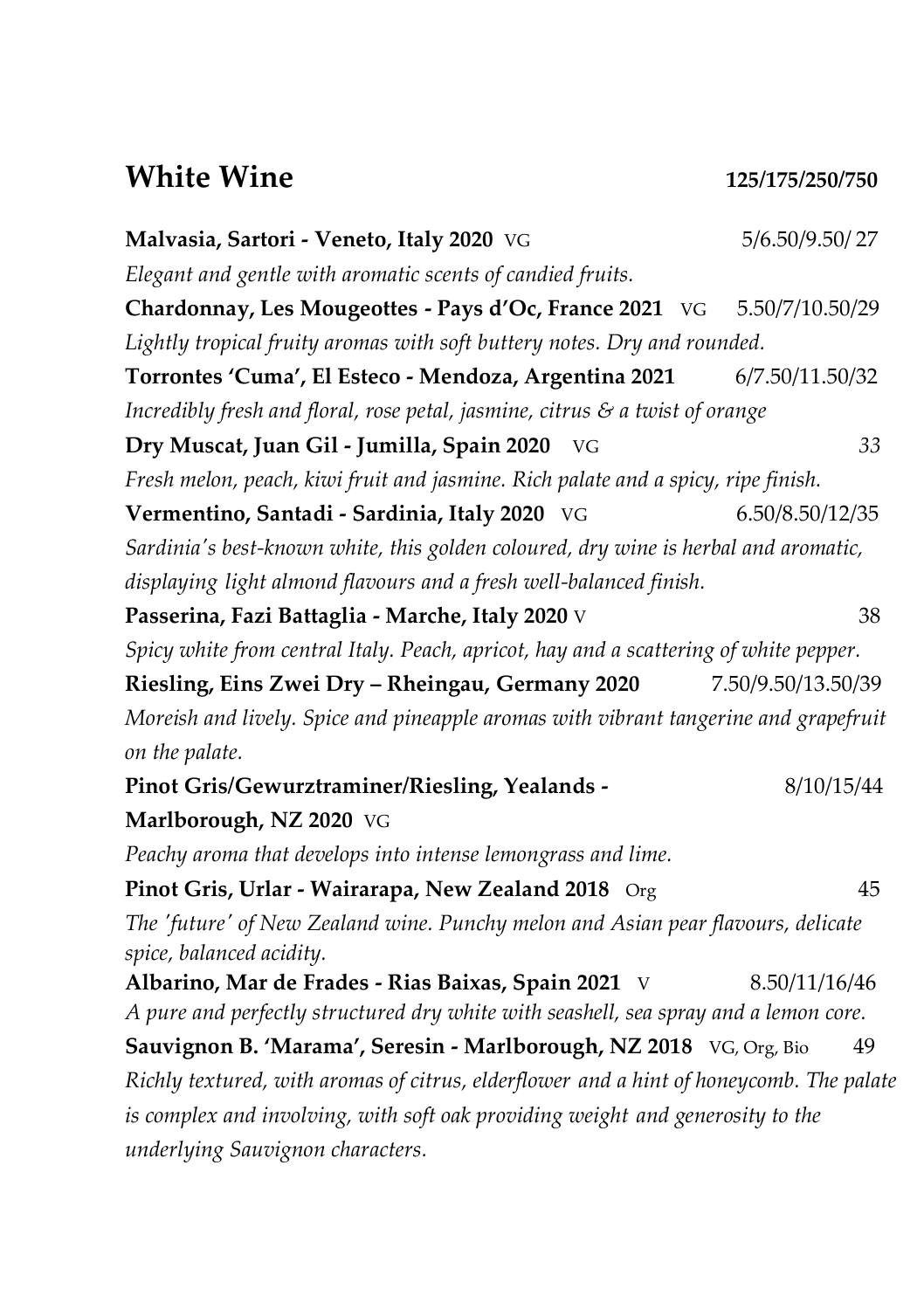| Grüner Veltliner, Pfaffl - Weinviertel, Austria 2020                                    | 49  |
|-----------------------------------------------------------------------------------------|-----|
| Bright sparkling yellow with a nose of black pepper and juicy citrus.                   |     |
| Crisp, spicy, refreshing, and complex.                                                  |     |
| Sauvignon/Semillon 'Gravestone', Man O' War - North, NZ 2019                            | 52  |
| Herbaceous blend from the North of New Zealand. The wild fermentation brings out        |     |
| notes of fennel and tropical fruit with layers of texture.                              |     |
| Chardonnay, Squawking Magpie - Gimblett Gravels, NZ 2019 VG                             | 60  |
| Single vineyard and barrel fermented. Grapefruit, melon, nut, vanilla and a rich creamy |     |
| lees character.                                                                         |     |
| Riesling, Swinney - Frankland River, Australia 2021 V                                   | 60  |
| Exceptionally aromatic Riesling from western Australia, heady with lemon sherbert,      |     |
| jasmine blossom, grapefruit, lime, lychee and lemon myrtle.                             |     |
| Chardonnay 'The Roost', Bonterra - California, USA 2017 VG, Org, Bio                    | 65  |
| Mouthwatering Californian Chardonnay, bursting with ripe melon and fragrant lemon       |     |
| curd, fig and spice.                                                                    |     |
| Sauvignon Blanc, Cloudy Bay - Marlborough, NZ 2021                                      | 68  |
| This needs no detail - one of the most famous Sauvignons known to mankind!              |     |
| Gewurztraminer, Trimbach - Alsace, France 2016 VG                                       | 72  |
| Complex aromas of lychee, beeswax and chamomile. On the palate, lush lemons jostle      |     |
| with mouth-filling tropical fruit and a hint of smoke.                                  |     |
| Chablis 1er Cru, Domaine Louis Michel - Burgundy, France 2018 VG                        | 75  |
| Citrus and floral aromas with hints of brioche. The palate is full of mineral flavours  |     |
| finishing elegant and very fine.                                                        |     |
| Meursault 1er Cru, JM Gaunoux - Burgundy, France 2011                                   | 125 |
| Elegant, balanced and simply beautiful. Blast of toasted almonds, honey, ripe fruit and |     |

*buttery oak.*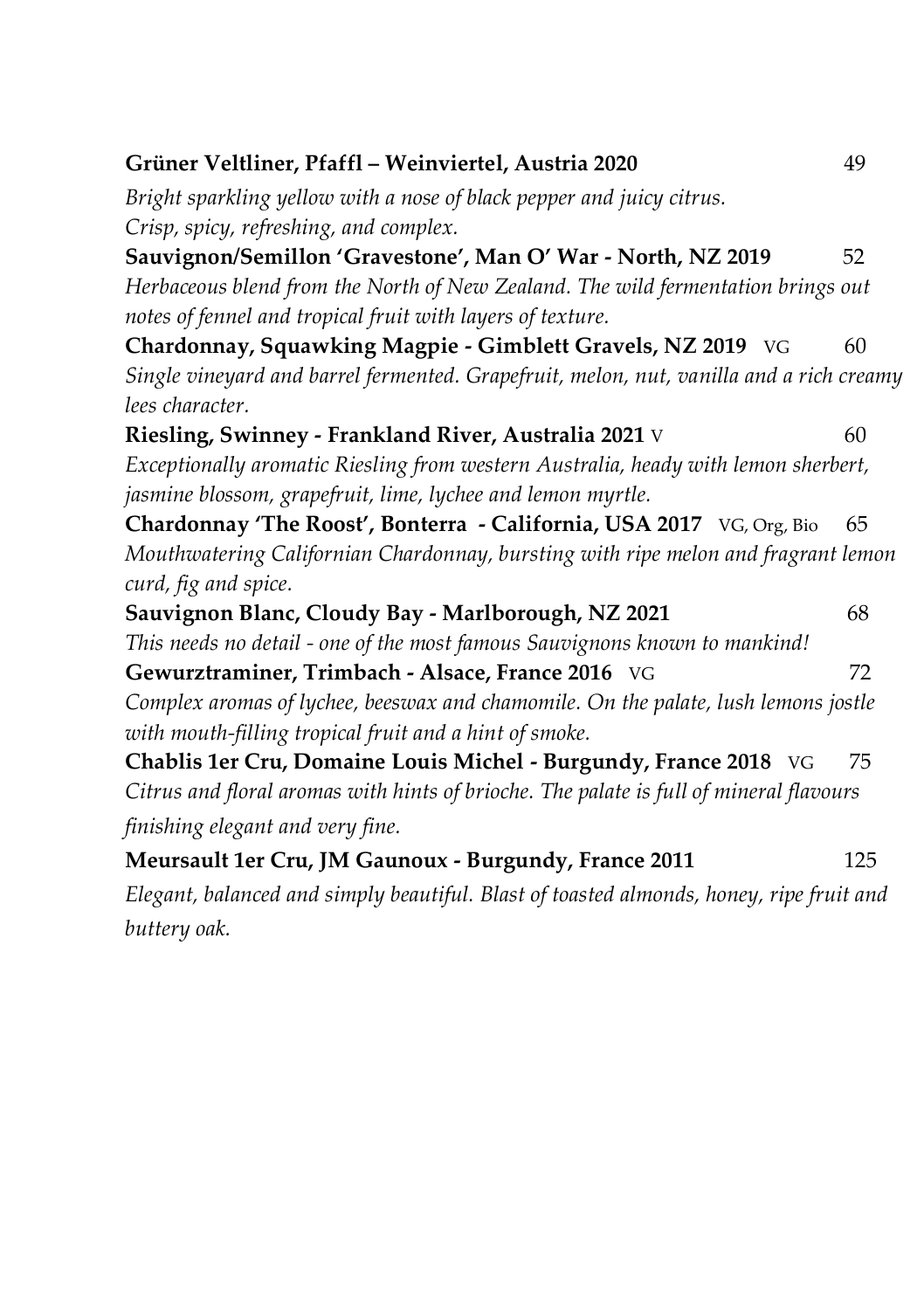#### **Red Wine 125/175/250/750**

| Barbera, Volpi - Piemonte, Italy 2020 VG                                                                                      | 5/6.50/9.50/27  |  |
|-------------------------------------------------------------------------------------------------------------------------------|-----------------|--|
| Deliciously fruity, notes of blueberries, cherries. Robust with a strong finish.                                              |                 |  |
| Pinot Noir, Les Mougeottes - Pays d'Oc, France 2021                                                                           | 5.50/7/10.50/29 |  |
| Medium to light bodied with sappy red berry fruit and a silky finish.                                                         |                 |  |
| Merlot, Vina Leyda - Leyda Valley, Chile 2020 V                                                                               | 6/7.50/11/32    |  |
| Ripe plum, cherry, and spice, followed by dark chocolate and tobacco.                                                         |                 |  |
| Brunito Rosso, Da Vinci - Tuscany, Italy 2020                                                                                 | 6.50/8.50/12/34 |  |
| Packed Tuscan red with cherries, raspberries and a perfumed note of spice.                                                    |                 |  |
| Malbec 'Crios', Susana Balbo - Mendoza, Argentina 2021 V 6.75/9/13/35                                                         |                 |  |
| A fresh and pure Malbec with violets, cherry, spice $\mathcal S$ a hint of oak.                                               |                 |  |
| Zweigelt, Pfaffl - Neiderosterreich, Austria 2020 VG                                                                          | 39              |  |
| Austrias answer to Pinot Noir. Ripe fresh cherry on the nose. Juicy, full, round fruit<br>and spice on the palate.            |                 |  |
| Rioja Crianza, Sierra Cantabria - Rioja, Spain 2018                                                                           | 7/10/13.50/42   |  |
| A full-bodied, fruit driven Rioja with a touch of truffle, cinnamon and spice.                                                |                 |  |
| Grenache/Viognier/Malbec, 'Young Red' Bonterra Organic Vineyards -                                                            |                 |  |
| California, USA VG Org                                                                                                        | 44              |  |
| Bouncy Californian light red. Packed with plums & blackcurrants and perfumed with<br>vanilla.                                 |                 |  |
| Frappato, Planeta - Sicily, Italy 2019 VG                                                                                     | 45              |  |
| Charming Sicillian, perfect for summer. Bursting with red fruit, refreshing citrus and<br>compelling fragrance of roses.      |                 |  |
| Pinot Noir, Casa Valduga - Serra, Brazil 2020 VG                                                                              | 8/10.5/15/45    |  |
| Bright ruby red. Ripe strawberry, tobacco and mint. Soft tannins and fantastically                                            |                 |  |
| fresh.                                                                                                                        |                 |  |
| Kadarka, Sauska - Villany, Hungary 2017 VG                                                                                    | 46              |  |
| Raspberry, redcurrant and subtle cinnamon spice. Silky smooth and fine tannins from a<br>rare but distinctive grape varietal. |                 |  |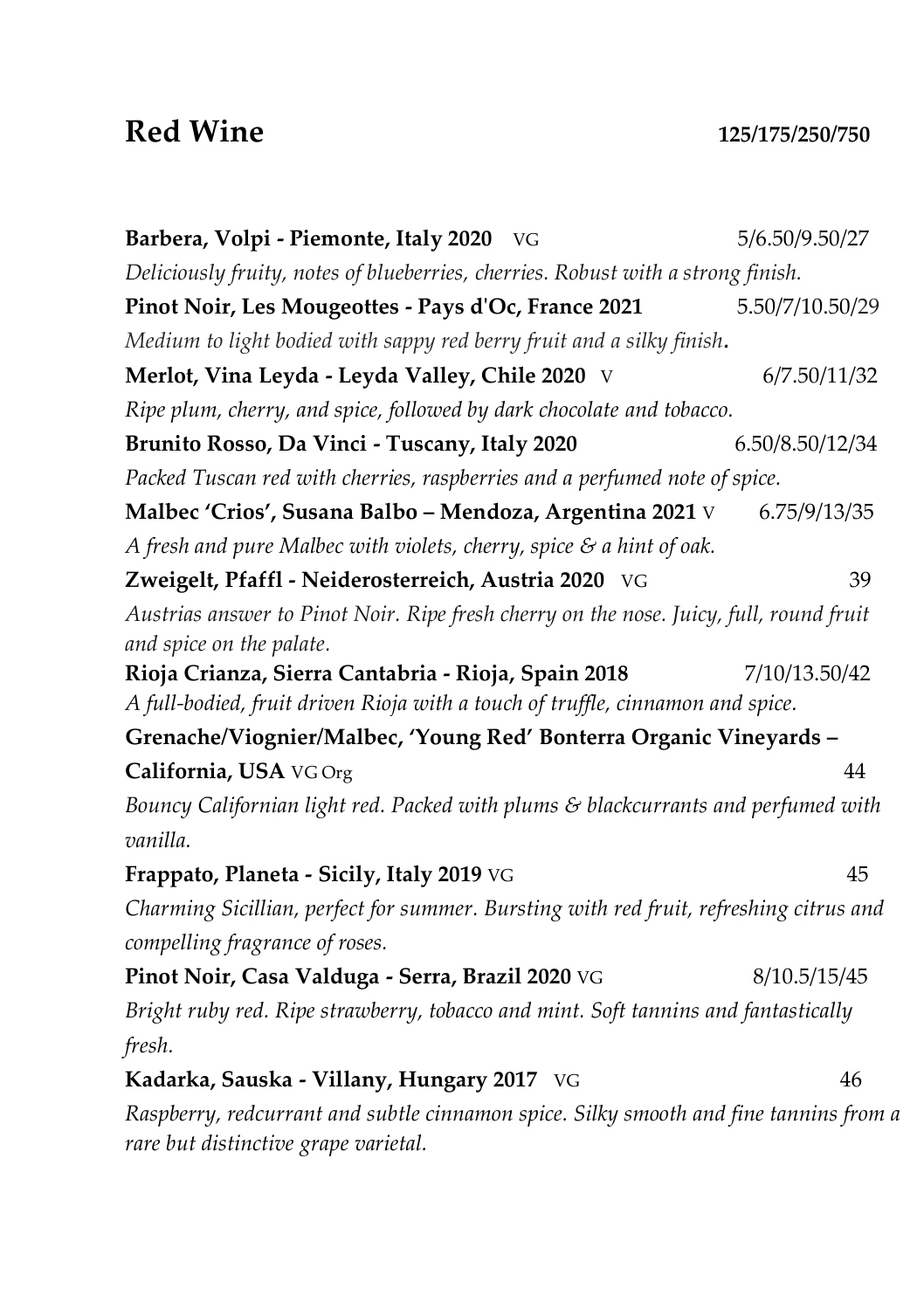| Côtes du Roussillon Villages 'ego', Domaine Cazes -                                                                                                             |      |  |
|-----------------------------------------------------------------------------------------------------------------------------------------------------------------|------|--|
| Languedoc, France 2020 VG, Org, Bio                                                                                                                             | 49   |  |
| Ripe red and black fruit aromas with rich liquorice notes, balanced by delicate tannins.                                                                        |      |  |
| Shiraz 'The Riebke', Teusner - Barossa Valley, Australia 2019 V                                                                                                 | 50   |  |
| Jam packed with plums, black fruits and warming cinnamon and nutmeg. Fruit driven                                                                               |      |  |
| Barossa with a touch of mid palate sweetness.                                                                                                                   |      |  |
| Pinot Noir 'Unravelled', Carrick - Central Otago, NZ 2019 VG, Org                                                                                               | 54   |  |
| Charming and fragrant, full of berries and black cherries, with a hint of vanilla from                                                                          |      |  |
| well-judged use of oak.                                                                                                                                         |      |  |
| Fleurie-Poncié, Domaine du Vissoux - Beaujolais, France 2020 VG                                                                                                 | 55   |  |
| Full-blown rose, peony, violet, really flavourful. Over and above red fruit, you will find<br>notes of toast and undergrowth with an end that is often peppery. |      |  |
| Chorey -Les -Beaune, Maillard Pére et Fils - Burgundy, France 2016 VG                                                                                           | - 65 |  |
| A mouthful of morello cherry & raspberry. Earthy with a touch of vanilla.                                                                                       |      |  |
| Primitivo 'Papale', Vigne e Vini - Puglia, Italy 2017                                                                                                           | 70   |  |
| Rich, rounded southern Italian red. Scented with forest fruits, cracked black pepper and                                                                        |      |  |
| a dollop of blackberry jam.                                                                                                                                     |      |  |
| Syrah 'Dreadnought', Man O' War - Waikiki Island, NZ 2018 VG                                                                                                    | 85   |  |
| New Zealand Syrah, perfumed with blueberries & black pepper, with a substantial<br>presence of dark fruit & peat.                                               |      |  |
| Gevrey-Chambertin, J. Drouhin - Burgundy, France 2016                                                                                                           | 110  |  |
| Black cherry, wild blackberry and liquorice. As the wine evolves, there are more complex                                                                        |      |  |
| notes, such as mild spice, nutmeg and leather.                                                                                                                  |      |  |
| Merlot/Sangiovese 'Il Blu', Casa Brancaia - Tuscany, Italy 2018 VG                                                                                              | 120  |  |
| This is the new kid on the block $\mathcal S$ wow it's an impressive Tuscan, deep purple, vanilla,<br>dark chocolate, incredible.                               |      |  |
| Nuits-St-Georges, L. Cholet - Burgundy, France 2014                                                                                                             | 125  |  |
| A fine example of NSG, aged well bramble fruits and cigar box nose, with a touch of                                                                             |      |  |
| spice.                                                                                                                                                          |      |  |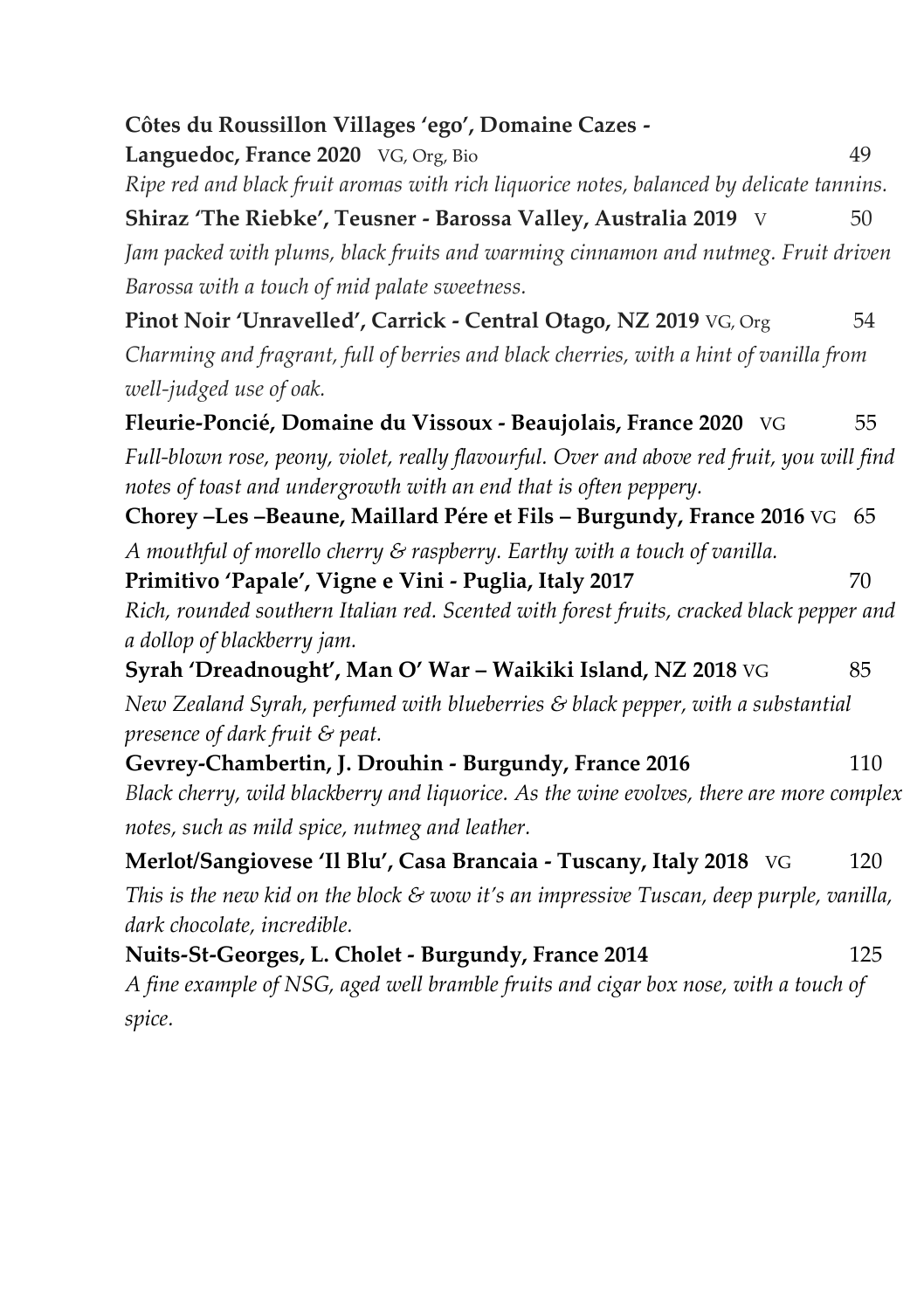# **Half Bottles ½ Bottles 375ml**

**Sparkling**

| Veuve Clicquot, Yellow Label Non Vintage - Champagne, France V |  | 50 |
|----------------------------------------------------------------|--|----|
|----------------------------------------------------------------|--|----|

#### **White**

| Macon Villages, Terres Secretes - Burgundy, France 2020 VG                            | 25 |
|---------------------------------------------------------------------------------------|----|
| White flowers, citrus and yellow fruit, smooth and full in the mouth. Nicely balanced |    |
| with real harmony.                                                                    |    |
| Sancerre Blanc, Cave de Sancerre - Loire Valley, France 2019                          | 36 |
| Overt gooseberry style Sauvignon flavour with mineral elegance.                       |    |

#### **Red**

| Douro Red, Quinta Do Crasto - Douro, Portugal 2019 VG                                    | 25 |
|------------------------------------------------------------------------------------------|----|
| Dark ruby red, floral notes of violets and expressive aromas of wild fruit. Balanced and |    |
| structured with well-integrated tannins.                                                 |    |
| Fleurie, Louis Tête - Beaujolais, France 2020 VG                                         | 30 |
| This beautifully light Gamay has ripe sweetness $\mathcal S$ raspberries to              |    |
| finish.                                                                                  |    |

**Dessert Wine 75ml glass/375ml bottle (unless stated)**

| Noble Riesling, Yealands - Marlborough, New Zealand 2019 VG                  | 8/32     |
|------------------------------------------------------------------------------|----------|
| Spiced apple crumble, baked stone fruit & honeysuckle.                       |          |
| Late Harvest Tokaji, Sauska - Tokaj, Hungary 2018 VG 50d                     | 9.50/55  |
| Honeyed citrus, tropical fruit and a smattering of apricot.                  |          |
| Aleatico, Francesco Candido – Puglia, Italy 2013 VG<br>50c1                  | 10.50/60 |
| Lush and powerful with red cherry fruit $\mathcal S$ dried raisin sweetness. |          |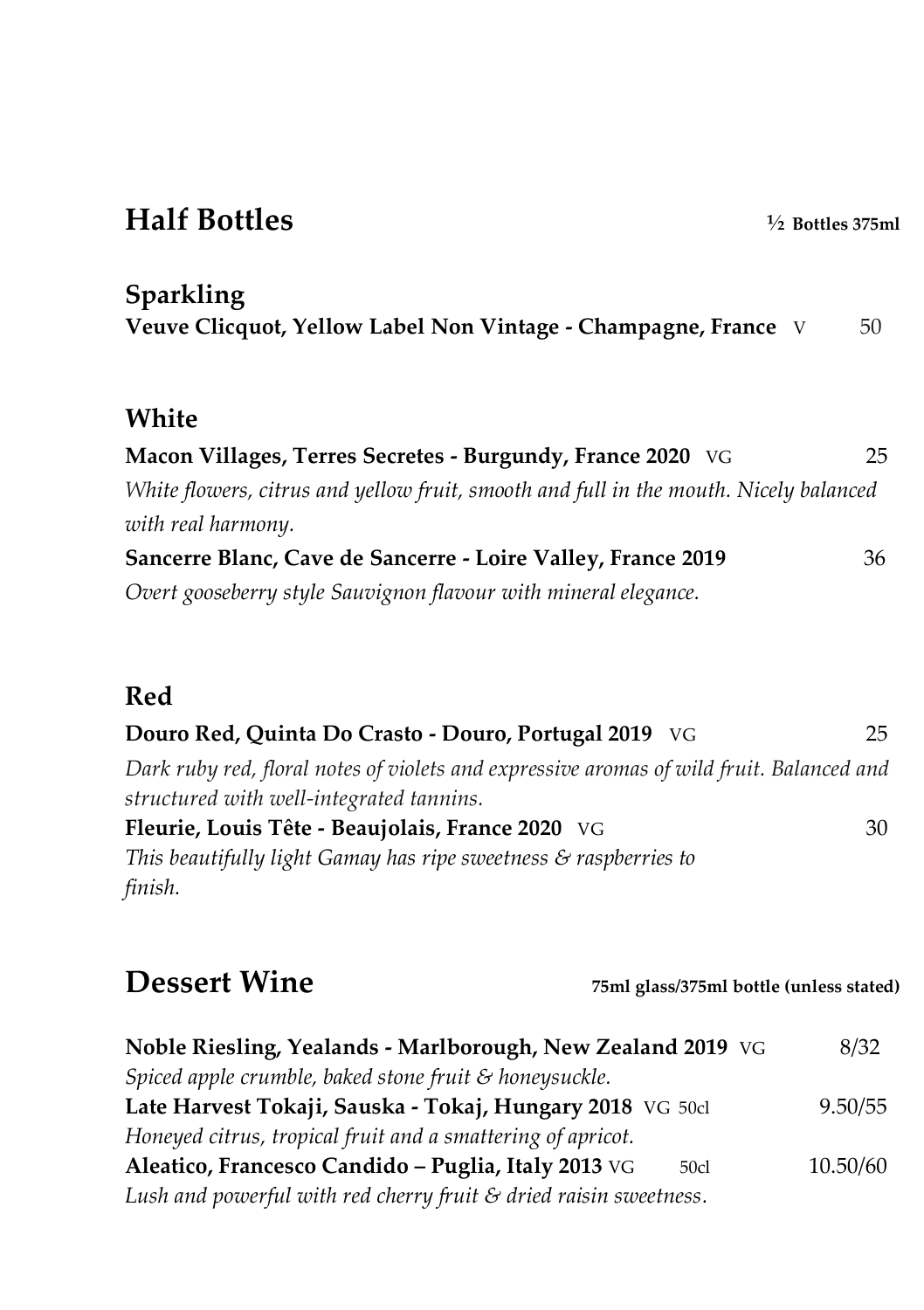# **Soft Drinks**

| Sparkling Riesling (Alcohol Free) 'Eins Zwei Zero' - Germany                 | £7    |
|------------------------------------------------------------------------------|-------|
| Lemon, lime & bitters                                                        | £3.50 |
| Apple mojito                                                                 | £5.50 |
| Cucumber, mint & elderflower fizz                                            | £4    |
| Lime & Navas Cornish soda                                                    | £3    |
| 'Pentire Adrift'                                                             | £8    |
| Cornish distilled non-alcoholic spirit, Navas Cornish tonic, rosemary, lemon |       |
| Juices                                                                       | £3    |
| Orange, Apple                                                                |       |
| Cornish spring water                                                         | £4    |
| Still or Sparkling - 750ml                                                   |       |
| Coke/Diet Coke 330ml bottle                                                  | £3    |
| Luscombe Farm Ginger Beer                                                    | £4    |
| Luscombe Farm Elderflower                                                    | £4    |
| <b>Navas Cornish Tonic</b>                                                   | £3    |
| Regular, Light, Garden                                                       |       |